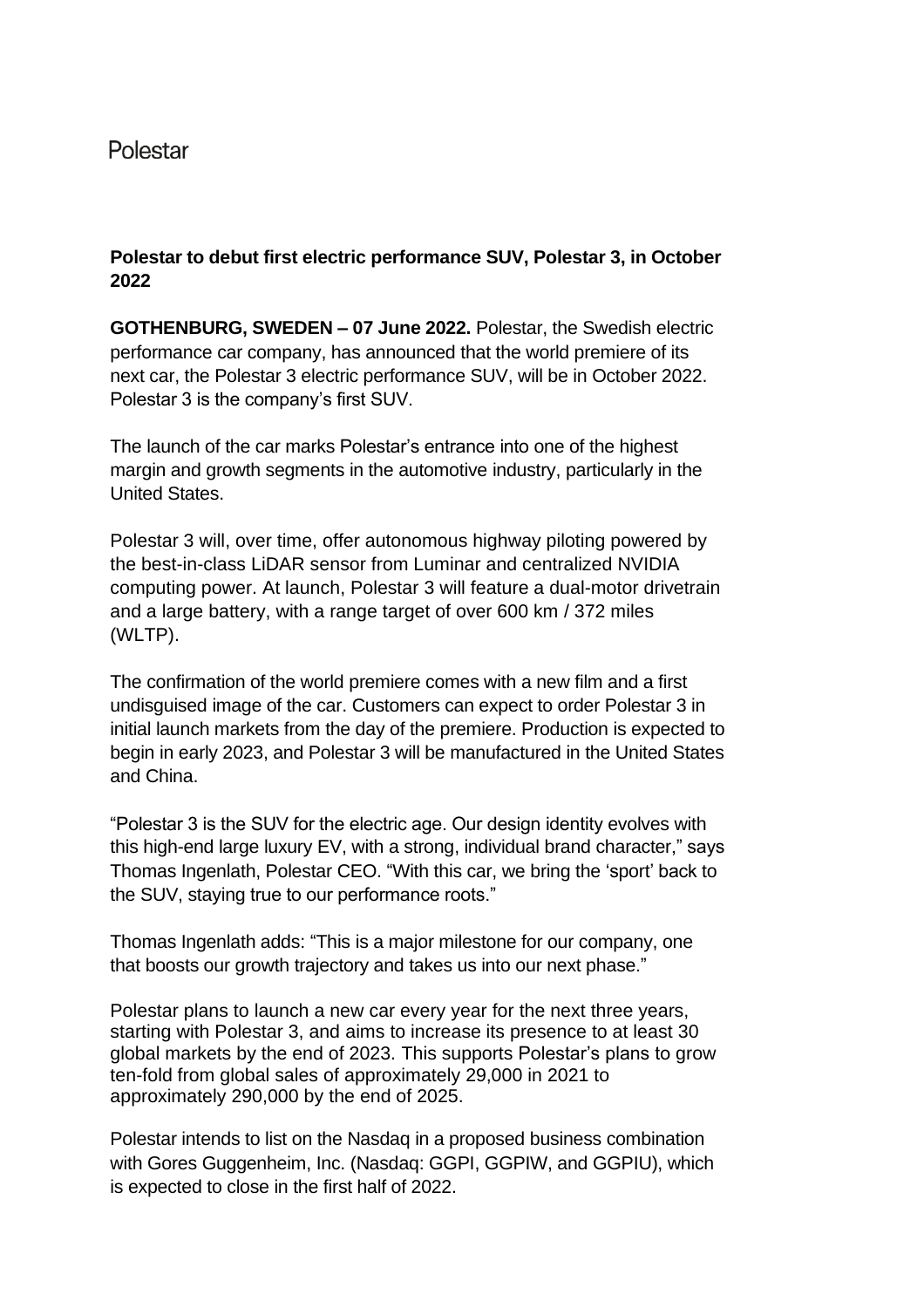## Ends.

#### *About Polestar*

*Polestar was established as a new, standalone Swedish premium electric vehicle manufacturer in 2017. Founded by Volvo Car AB (publ) (together with its subsidiaries, "Volvo Cars") and Zhejiang Geely Holding Group Co., Ltd ("Geely"), Polestar enjoys specific technological and engineering synergies with Volvo Cars and benefits from significant economies of scale as a result.* 

*Polestar is headquartered in Gothenburg, Sweden, and its vehicles are currently available and on the road in markets across Europe, North America, China and Asia Pacific. By 2023, the company plans that its cars will be available in an aggregate of 30 markets. Polestar cars are currently manufactured in two facilities in China, with additional future manufacturing planned in the USA.*

*In September 2021, Polestar announced its intention to list as a public company on the Nasdaq in a business combination agreement with Gores Guggenheim, Inc. Full information on this definitive agreement can be found [here.](https://media.polestar.com/global/en/media/pressreleases/638625)*

*Polestar has produced two electric performance cars. The Polestar 1 was built between 2019 and 2021 as a low-volume electric performance hybrid GT with a carbon fibre body, 609 hp, 1,000 Nm and an electric-only range of 124 km (WLTP) – the longest of any hybrid car in the world.* 

*The Polestar 2 electric performance fastback is the company's first fully electric, high volume car. The Polestar 2 model range includes three variants with a combination of long- and standard range batteries as large as 78 kWh, and dual- and single-motor powertrains with as much as 300 kW / 408 hp and 660 Nm.*

*From 2022, Polestar plans to launch one new electric vehicle per year, starting with Polestar 3 – the company's first electric performance SUV. Polestar 4 is expected to follow in 2023, a smaller electric performance SUV coupe.* 

*In 2024, the Polestar 5 electric performance 4-door GT is planned to be launched as the production evolution of Polestar Precept – the manifesto concept car that Polestar released in 2020 that showcases the brand's future vision in terms of design, technology, and sustainability. As the company seeks to reduce its climate impact with every new model, Polestar aims to produce a truly climate-neutral car by 2030.*

*In early March 2022, Polestar revealed its second concept car, the Polestar O<sub>2</sub> electric performance roadster. Polestar O*₂ *builds on the design, technology and sustainability ambitions laid out by Precept and showcases the brand's vision for future sports cars. The hard-top convertible presents an evolution of the unique design language first shown by Precept and emphasises a dynamic driving experience. The concept further develops the focus on sustainability and technology, aiming towards greater circularity.*

*About Gores Guggenheim, Inc.*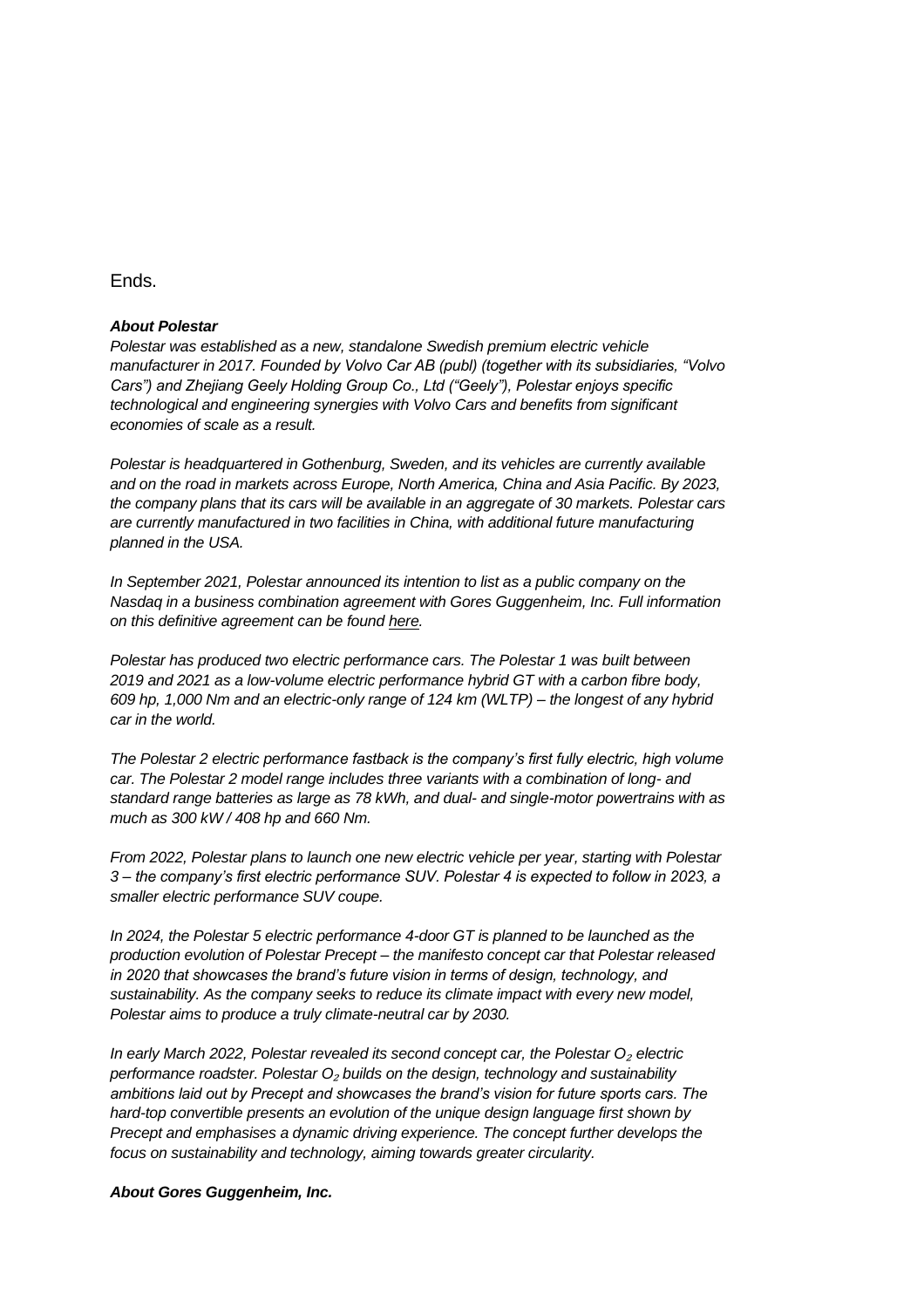*Gores Guggenheim, Inc. (Nasdaq: GGPI, GGPIW, and GGPIU) is a special purpose acquisition company sponsored by an affiliate of The Gores Group, LLC, founded by Alec Gores, and by an affiliate of Guggenheim Capital, LLC. Gores Guggenheim completed its initial public offering in April 2021, raising approximately USD 800 million in cash proceeds for the purpose of effecting a merger, capital stock exchange, asset acquisition, stock purchase, reorganization or similar business combination with one or more businesses.*  Gores Guggenheim's strategy is to identify and complete business combinations with market *leading companies with strong equity stories that will benefit from the growth capital of the public equity markets and be enhanced by the experience and expertise of Gores' and Guggenheim's long history and track record of investing in and operating businesses.*

#### **Forward-Looking Statements**

Certain statements in this press release ("Press Release") may be considered "forwardlooking statements" as defined in the Private Securities Litigation Reform Act of 1995. Forward-looking statements generally relate to future events or the future financial or operating performance of Gores Guggenheim, Inc. ("Gores Guggenheim"), Polestar Performance AB and/or its affiliates (the "Company") and Polestar Automotive Holding UK PLC ("ListCo"). For example, projections of future Adjusted EBITDA or revenue and other metrics are forwardlooking statements. In some cases, you can identify forward-looking statements by terminology such as "may", "should", "expect", "intend", "will", "estimate", "anticipate", "believe", "predict", "potential", "forecast", "plan", "seek", "future", "propose" or "continue", or the negatives of these terms or variations of them or similar terminology. Such forward-looking statements are subject to risks, uncertainties, and other factors which could cause actual results to differ materially from those expressed or implied by such forward looking statements.

These forward-looking statements are based upon estimates and assumptions that, while considered reasonable by Gores Guggenheim and its management, and the Company and its management, as the case may be, are inherently uncertain. Factors that may cause actual results to differ materially from current expectations include, but are not limited to: (1) the occurrence of any event, change or other circumstances that could give rise to the termination of definitive agreements with respect to the proposed business combination between the Company and Gores Guggenheim (the "Business Combination"); (2) the outcome of any legal proceedings that may be instituted against Gores Guggenheim, the combined company or others following the announcement of the Business Combination and any definitive agreements with respect thereto; (3) the inability to complete the Business Combination due to the failure to obtain approval of the stockholders of Gores Guggenheim, to obtain financing to complete the Business Combination or to satisfy other conditions to closing; (4) changes to the proposed structure of the Business Combination that may be required or appropriate as a result of applicable laws or regulations or as a condition to obtaining regulatory approval of the Business Combination; (5) the ability to meet stock exchange listing standards following the consummation of the Business Combination; (6) the risk that the Business Combination disrupts current plans and operations of the Company as a result of the announcement and consummation of the Business Combination; (7) the ability to recognize the anticipated benefits of the Business Combination, which may be affected by, among other things, competition, the ability of the combined company to grow and manage growth profitably, maintain relationships with customers and suppliers and retain its management and key employees; (8) costs related to the Business Combination; (9) risks associated with changes in applicable laws or regulations and the Company's international operations; (10) the possibility that the Company or the combined company may be adversely affected by other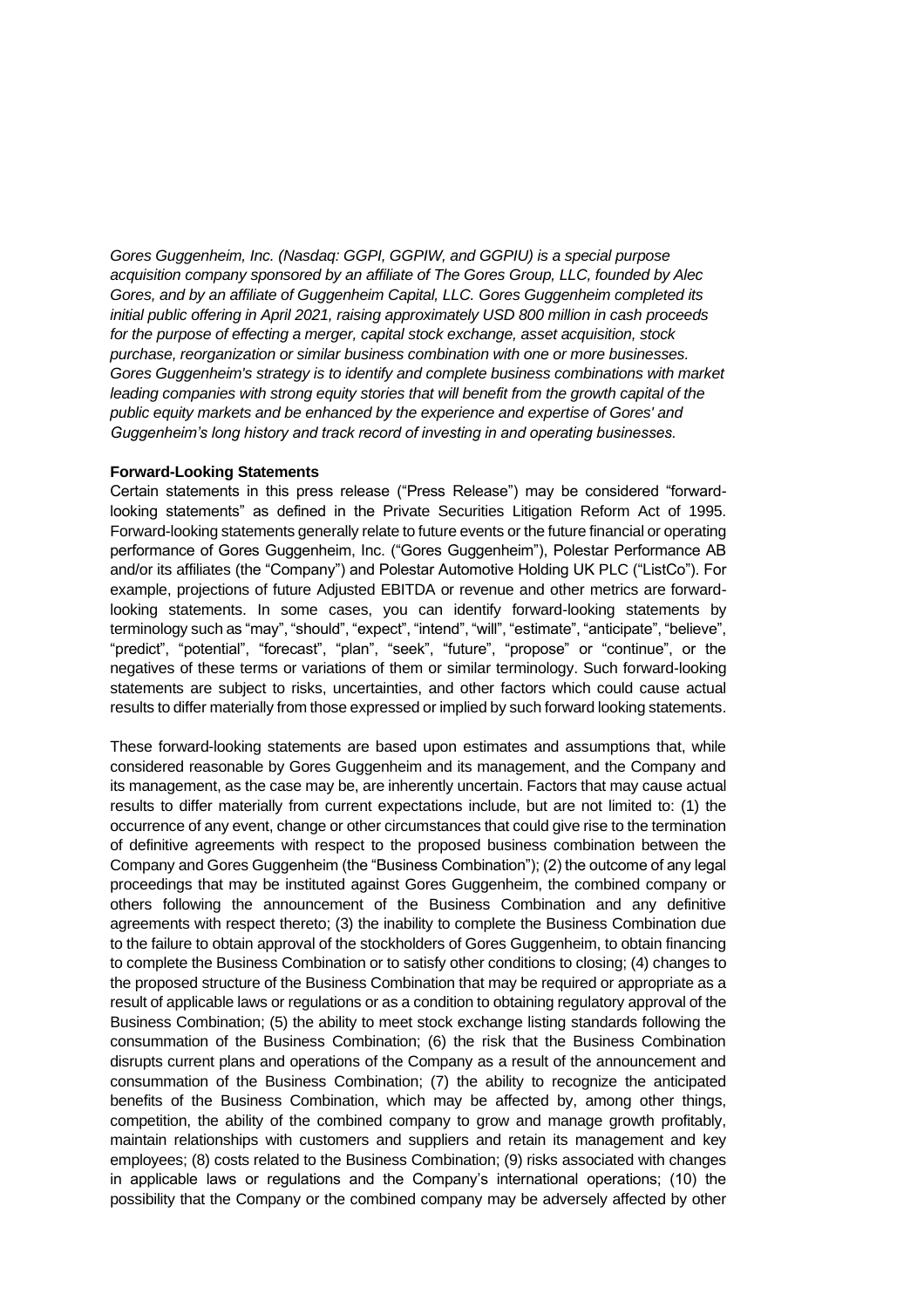economic, business, and/or competitive factors; (11) the Company's estimates of expenses and profitability; (12) the Company's ability to maintain agreements or partnerships with its strategic partners Volvo Cars and Geely and to develop new agreements or partnerships; (13) the Company's ability to maintain relationships with its existing suppliers and strategic partners, and source new suppliers for its critical components, and to complete building out its supply chain, while effectively managing the risks due to such relationships; (14) the Company's reliance on its partnerships with vehicle charging networks to provide charging solutions for its vehicles and its strategic partners for servicing its vehicles and their integrated software; (15) the Company's ability to establish its brand and capture additional market share, and the risks associated with negative press or reputational harm, including from lithium-ion battery cells catching fire or venting smoke; (16) delays in the design, manufacture, launch and financing of the Company's vehicles and the Company's reliance on a limited number of vehicle models to generate revenues; (17) the Company's ability to continuously and rapidly innovate, develop and market new products; (18) risks related to future market adoption of the Company's offerings; (19) increases in costs, disruption of supply or shortage of materials, in particular for lithium-ion cells or semiconductors; (20) the Company's reliance on its partners to manufacture vehicles at a high volume, some of which have limited experience in producing electric vehicles, and on the allocation of sufficient production capacity to the Company by its partners in order for the Company to be able to increase its vehicle production capacities; (21) risks related to the Company's distribution model; (22) the effects of competition and the high barriers to entry in the automotive industry, and the pace and depth of electric vehicle adoption generally on the Company's future business; (23) changes in regulatory requirements, governmental incentives and fuel and energy prices; (24) the impact of the global COVID-19 pandemic, inflation, interest rate changes, the ongoing conflict between Ukraine and Russia, supply chain disruptions and logistical constraints on Gores Guggenheim, the Company, the Company's post business combination's projected results of operations, financial performance or other financial metrics, or on any of the foregoing risks; and (25) other risks and uncertainties set forth in the section entitled "Risk Factors" and "Cautionary Note Regarding Forward-Looking Statements" in Gores Guggenheim's final prospectus relating to its initial public offering (File No. 333-253338) declared effective by the SEC on March 22, 2021, and other documents filed, or to be filed, with the SEC by Gores Guggenheim or ListCo, including the Definitive Proxy Statement. There may be additional risks that neither Gores Guggenheim, the Company nor ListCo presently know or that Gores Guggenheim, the Company or ListCo currently believe are immaterial that could also cause actual results to differ from those contained in the forward-looking statements.

Nothing in this Press Release should be regarded as a representation by any person that the forward-looking statements set forth herein will be achieved or that any of the contemplated results of such forward-looking statements will be achieved. You should not place undue reliance on forward-looking statements, which speak only as of the date they are made. Neither Gores Guggenheim, the Company nor ListCo undertakes any duty to update these forward-looking statements.

#### **Additional Information**

In connection with the Business Combination, (a) ListCo has filed with the SEC a registration statement on Form F-4 containing a proxy statement of the Gores Guggenheim and a prospectus, which the SEC declared effective on May 25, 2022 and (b) Gores Guggenheim has filed a definitive proxy statement relating to the Business Combination (the "Definitive Proxy Statement") and has mailed the Definitive Proxy Statement and other relevant materials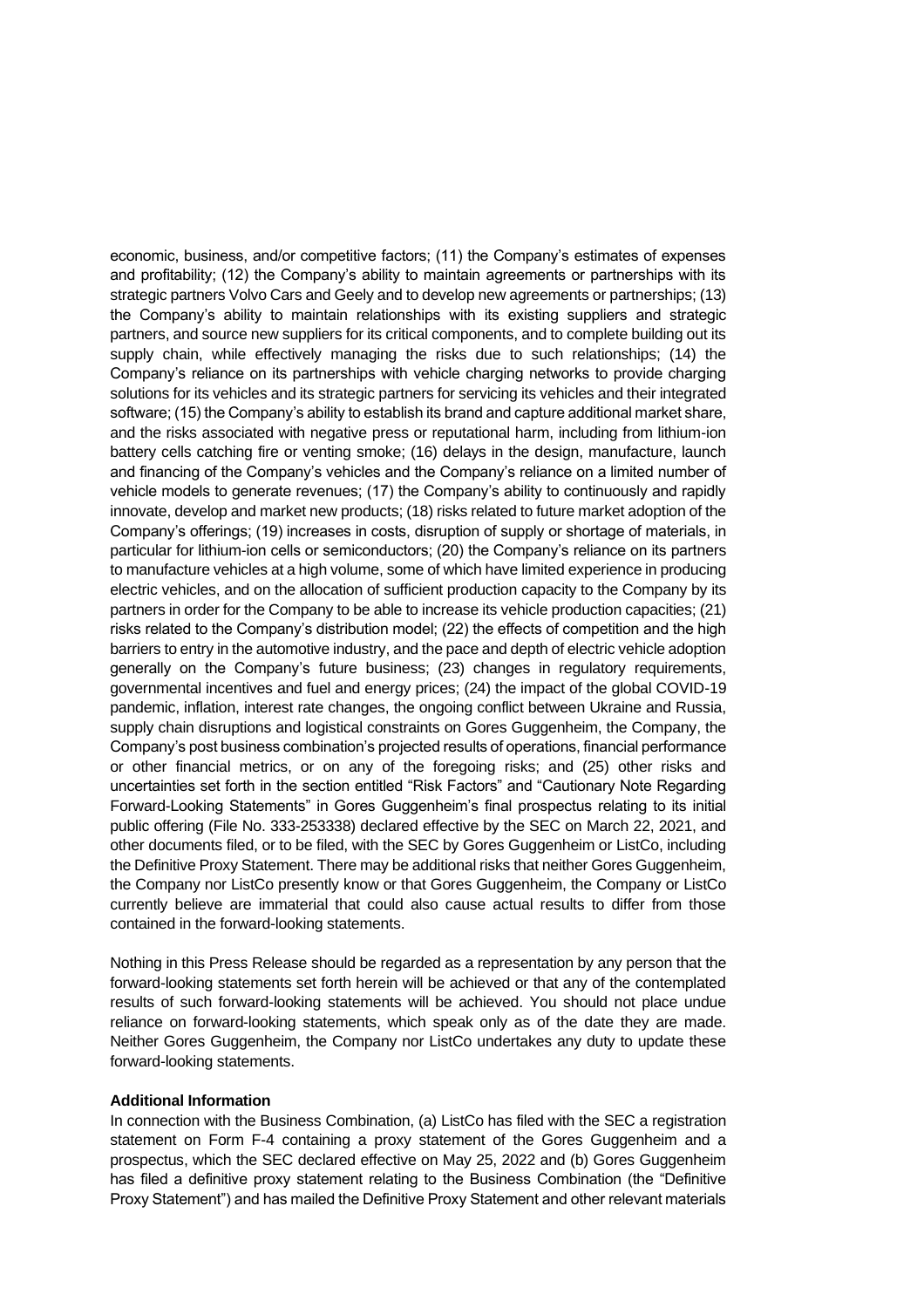to its stockholders and warrant holders, each as of May 18, 2022, the record date established for voting on the Business Combination and the other matters to be voted upon at the Special Meeting and Warrant Holder Meeting. The Definitive Proxy Statement contains important information about the Business Combination and the other matters to be voted upon at the meetings of Gores Guggenheim's stockholders and warrant holders. This press release does not contain all the information that should be considered concerning the Business Combination and is not intended to form the basis of any investment decision or any other decision in respect of the Business Combination. Before making any voting or other investment decisions, securityholders of Gores Guggenheim and other interested persons are advised to read the Definitive Proxy Statement and other documents filed or to be filed in connection with the Business Combination, as these materials will contain important information about Gores Guggenheim, Polestar, ListCo and the Business Combination. Stockholders will also be able to obtain copies of the Definitive Proxy Statement and other documents filed with the SEC, without charge, once available, at the SEC's website at www.sec.gov, or by directing a request to: Gores Guggenheim, Inc., 6260 Lookout Rd., Boulder, CO 80301, attention: Jennifer Kwon Chou.

INVESTMENT IN ANY SECURITIES DESCRIBED HEREIN HAS NOT BEEN APPROVED OR DISAPPROVED BY THE SEC OR ANY OTHER REGULATORY AUTHORITY NOR HAS ANY AUTHORITY PASSED UPON OR ENDORSED THE MERITS OF THE OFFERING OR THE ACCURACY OR ADEQUACY OF THE INFORMATION CONTAINED HEREIN. ANY REPRESENTATION TO THE CONTRARY IS A CRIMINAL OFFENSE.

#### **Participants in the Solicitation**

Gores Guggenheim and certain of its directors and executive officers may be deemed participants in the solicitation of proxies from Gores Guggenheim's stockholders with respect to the Business Combination. A list of the names of those directors and executive officers and a description of their interests in Gores Guggenheim is set forth in Gores Guggenheim's filings with the SEC (including Gores Guggenheim's final prospectus related to its initial public offering (File No. 333-253338) declared effective by the SEC on March 22, 2021), and are available free of charge at the SEC's website at www.sec.gov, or by directing a request to Gores Guggenheim, Inc., 6260 Lookout Rd., Boulder, CO 80301, attention: Jennifer Kwon Chou. Additional information regarding the interests of such participants is contained in the Definitive Proxy Statement.

The Company and ListCo, and certain of their directors and executive officers may also be deemed to be participants in the solicitation of proxies from the stockholders of Gores Guggenheim in connection with the Business Combination. A list of the names of such directors and executive officers and information regarding their interests in the Business Combination is included in the Definitive Proxy Statement.

### **No Offer and Non-Solicitation**

This Press Release is not a proxy statement or solicitation of a proxy, consent or authorization with respect to any securities or in respect of the potential transaction and shall not constitute an offer to sell or a solicitation of an offer to buy the securities of Gores Guggenheim, the Company or ListCo, nor shall there be any sale of any such securities in any state or jurisdiction in which such offer, solicitation, or sale would be unlawful prior to registration or qualification under the securities laws of such state or jurisdiction. No offer of securities shall